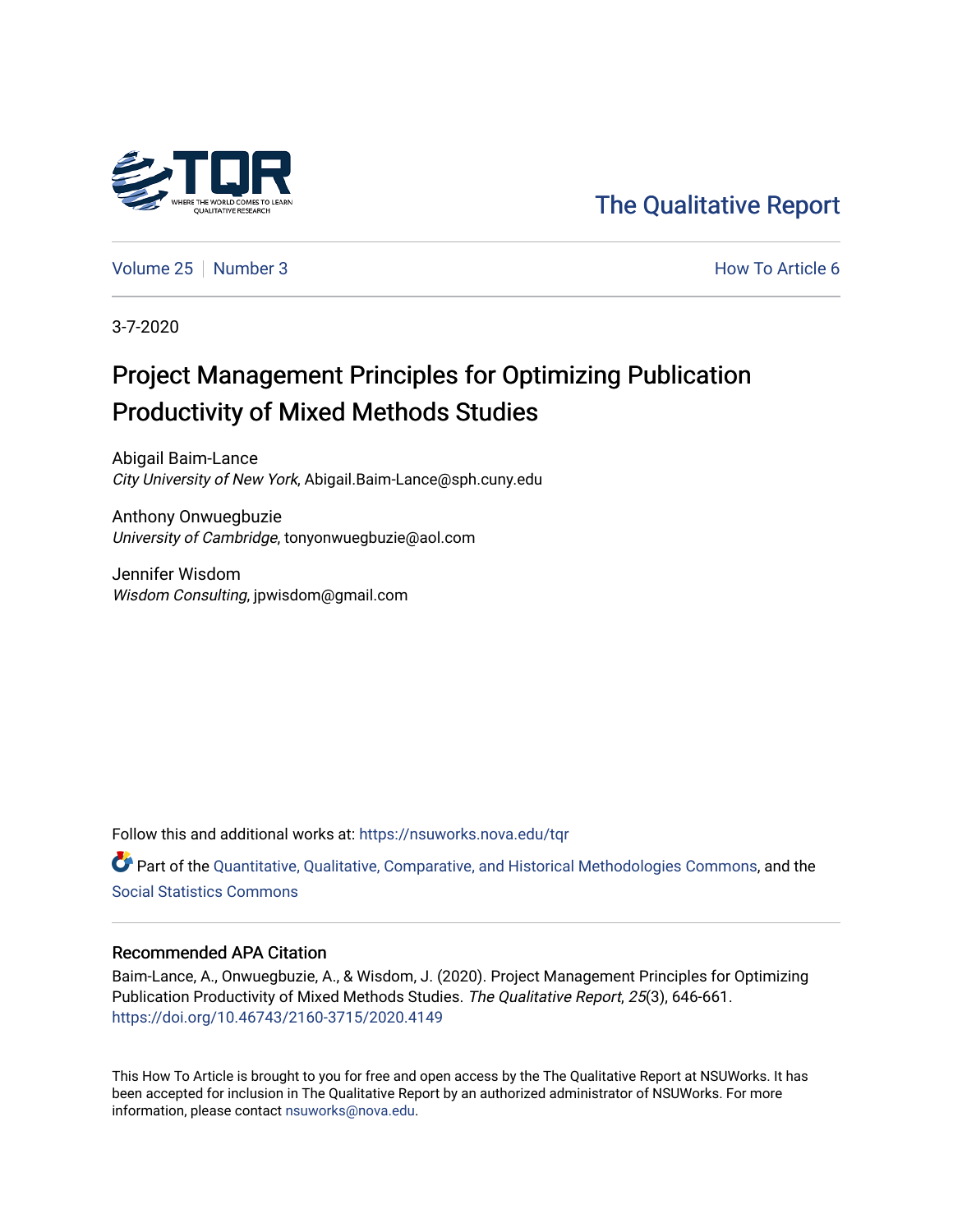# **Qualitative Research Graduate Certificate** Indulge in Culture Exclusively Online . 18 Credits **LEARN MORE**

## Project Management Principles for Optimizing Publication Productivity of Mixed Methods Studies

#### **Abstract**

Mixed methods research is increasingly valued, although little attention has been placed on how to execute such projects well to achieve optimal publication for impact. Multiple publications from a single study allow scholars to explicate findings that cannot be contained in a single article and which address different aspects of study findings. This article contributes to the fields of mixed methods research by building on their roots in pragmatism, which we argue calls for effective research studies resulting in published findings. This article proposes a project management framework and describes how to optimize mixed methods manuscript production during each of 5 research phases. We describe lessons learned from project management and implementation of our own mixed methods projects to help research teams build quality projects with optimal publication outputs and impact.

#### Keywords

Research Design, Data Reporting, Mixed Methods, Qualitative Research, Publication Productivity

#### Creative Commons License

#### **@** 000

This work is licensed under a [Creative Commons Attribution-Noncommercial-Share Alike 4.0 International](https://creativecommons.org/licenses/by-nc-sa/4.0/)  [License](https://creativecommons.org/licenses/by-nc-sa/4.0/).

#### Acknowledgements

We appreciate suggestions and insight from Carla A. Green, Leslie Curry, Zahirah Alleyne-McNatt, and Neely Myers on previous versions of this manuscript. We appreciate suggestions from reviewers as well. This work was completed while A.B.-L. and J.P.W. were at the City University of New York and while A.J.O. was at Sam Houston State University and the University of Cambridge.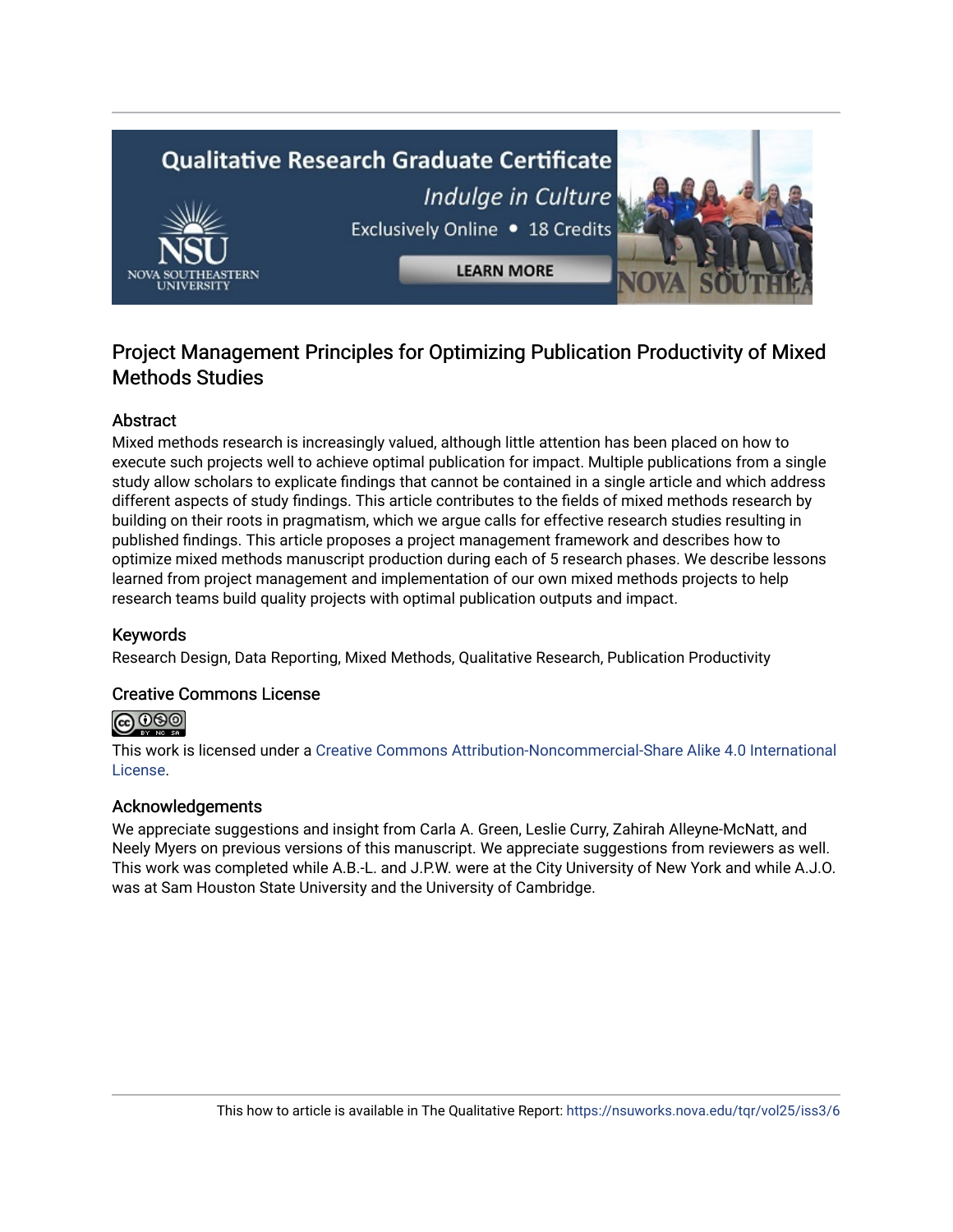

## **Project Management Principles for Optimizing Publication Productivity of Mixed Methods Studies**

Abigail Baim-Lance James J. Peters Veterans Administration Medical Center, Bronx, New York USA

> Anthony J. Onwuegbuzie University of Cambridge, United Kingdom University of Johannesburg, South Africa

Jennifer P. Wisdom Wisdom Consulting, New York, New York USA

*Mixed methods research is increasingly valued, although little attention has been placed on how to execute such projects well to achieve optimal publication for impact. Multiple publications from a single study allow scholars to explicate findings that cannot be contained in a single article and which address different aspects of study findings. This article contributes to the fields of mixed methods research by building on their roots in pragmatism, which we argue calls for effective research studies resulting in published findings. This article proposes a project management framework and describes how to optimize mixed methods manuscript production during each of 5 research phases. We describe lessons learned from project management and implementation of our own mixed methods projects to help research teams build quality projects with optimal publication outputs and impact. Keywords: Research Design, Data Reporting, Mixed Methods, Qualitative Research, Publication Productivity*

Mixed methods research is challenging analytically and operationally. Analytical challenges have received the most attention (e.g., Tariq & Woodman, 2013), with less focus on logistical practicalities on how to execute high-quality projects. Limited guidance particularly exists to maximize publication opportunities, a central feature of mixed methods endeavors given (a) the field's roots in pragmatic philosophy (Onwuegbuzie & Corrigan, 2014) and (b) the importance of publications in describing scientific results, facilitating communication among scientists, recording a collective body of knowledge, and contributing to a scientific community (National Research Council, 2003). Mixed methods publications are particularly difficult to achieve, given the volume of diverse data and the accompanying challenges posed to publication norms in terms of article length and type. Drawing upon the project management literature and applying a pragmatic lens, we propose a project management framework to guide the conduct of mixed methods research, including a focus on how to increase research quality and manuscript publications throughout the research process. We also reflect on how mixed methods projects can be designed and executed well, including how to achieve publication success. We view publication success as achieving one's goals in disseminating findings, whether through peer-reviewed journals, other journals, or other means of providing information about findings to stakeholders. We focus on publications because they are the standard dissemination technique in academia.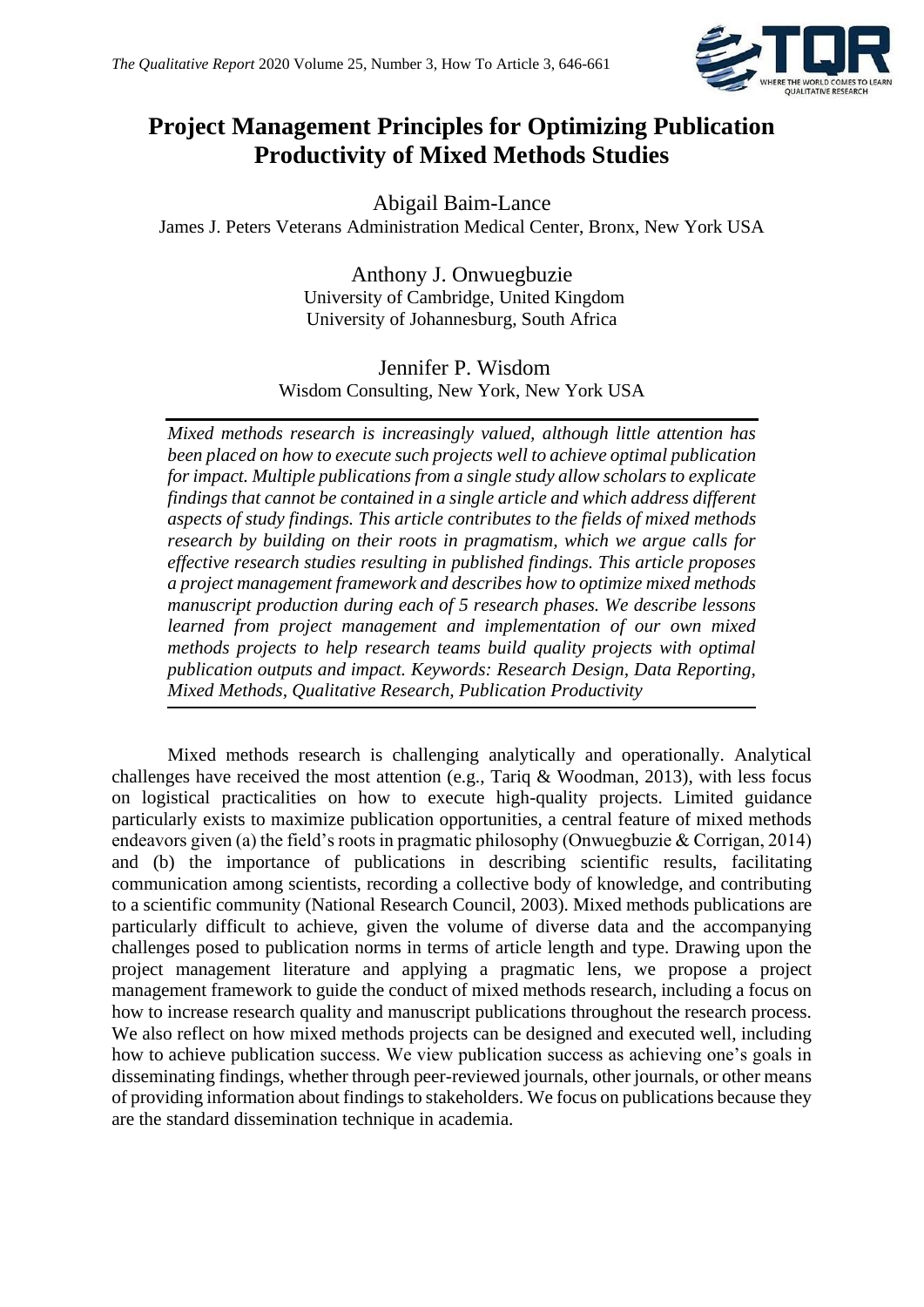#### **Mixed Methods and Project Management: Conceptual Framework**

#### **Mixed Methods Research as Complex Coordination**

In-depth descriptions of mixed methods are discussed elsewhere (e.g., Creswell & Plano Clark, 2006) and we provide only a summary here. We define the purpose of a mixed methods project as one that combines quantitative and qualitative methodologies to solve or answer research questions (Onwuegbuzie & Corrigan, 2014). Qualitative data are open-ended information sources, typically collected via interviews, focus groups, images, document review, and/or observations. Quantitative data are numerical and include information collected using pre-defined instruments, checklists, surveys, and/or records like demographics and medical services. Data types are integrated in mixed methods studies to promote *methodological pluralism*, the thesis that the use of multiple methodological approaches in the course of scientific practice is legitimate (Johnson & Onwuegbuzie, 2004); and to offer a rich, complementary, and comprehensive understanding of research questions and investigated topics (Creswell & Plano Clark, 2006; Teddlie & Tashakkori, 2009). Indeed, this value added perspective implies that *quality* mixed methods studies leverage and integrate diverse methods to produce deep and broad knowledge that could not have been found if the methods had been used individually (Wisdom, Cavaleri, Onwuegbuzie, & Green, 2012).

Mixed methods projects offer advantages over single (i.e., mono-method) approach designs for complex topics that lend themselves to qualitative and quantitative research questions. Mixed methods projects, however, are resource intensive, and require complex coordination. Like all research, mixed methods undertakings include multiple phases (e.g., design, data collection and analysis; write up, and dissemination). However, in mixed methods endeavors, each stage of the project relies on the integration and coordination of design elements and findings collected by different individuals with complementary, diverse expertise (Teddlie & Tashakkori, 2009; Whitley, 2007). This teamwork is not always straightforward; in particular, O'Cathain, Murphy, and Nicholl (2008) note the potential for *dysfunction* to ensue. Further, mixed methods studies tend to be more costly (Niglas, 2004) due to numerous personnel and their activities, and the time needed to develop integrated study designs and proposals, train interdisciplinary teams, and hold regular planning and operational meetings (NIH Office of Behavioral and Social Sciences, 2018). Mixed methods studies also tend to yield more information than do mono-method studies and, as a result, manuscript production is relatively more challenging. Findings must be parsed into multiple discrete articles, necessitating the coordination of a high volume of outputs (Stange, Crabtree, & Miller, 2006). As with all studies, mixed methods study teams contend with funders and researchers' institutions that might expect researchers to publish findings for different audiences (e.g., in clinical, policy, and methodological journals). Researchers also might need to meet dissemination standards within their disciplines (e.g., education, psychology). Molina-Azorin (2011) justifies integrated data publications by finding that they receive more citations than do mono-method studies. Such publications are essential but given the analytic and operational coordination, they can be challenging to achieve.

Despite the importance and challenges of mixed methods research, practical published guidance within the mixed methods literature is limited on how to set up and manage such projects (Levitt et al., 2018), particularly on how to maximize manuscript productivity. This lack of guidance is particularly glaring given the basis of mixed methods research in pragmatism in its various forms (Biesta, 2010), such as pragmatism-of-the-middle philosophy (Johnson & Onwuegbuzie, 2004), pragmatism-of-the-right philosophy (Putnam, 2002; Rescher, 2000), pragmatism-of-the-left philosophy (Maxcy, 2003; Rorty, 1991). A pragmatic approach is one that maximizes research towards its empirical and practical consequences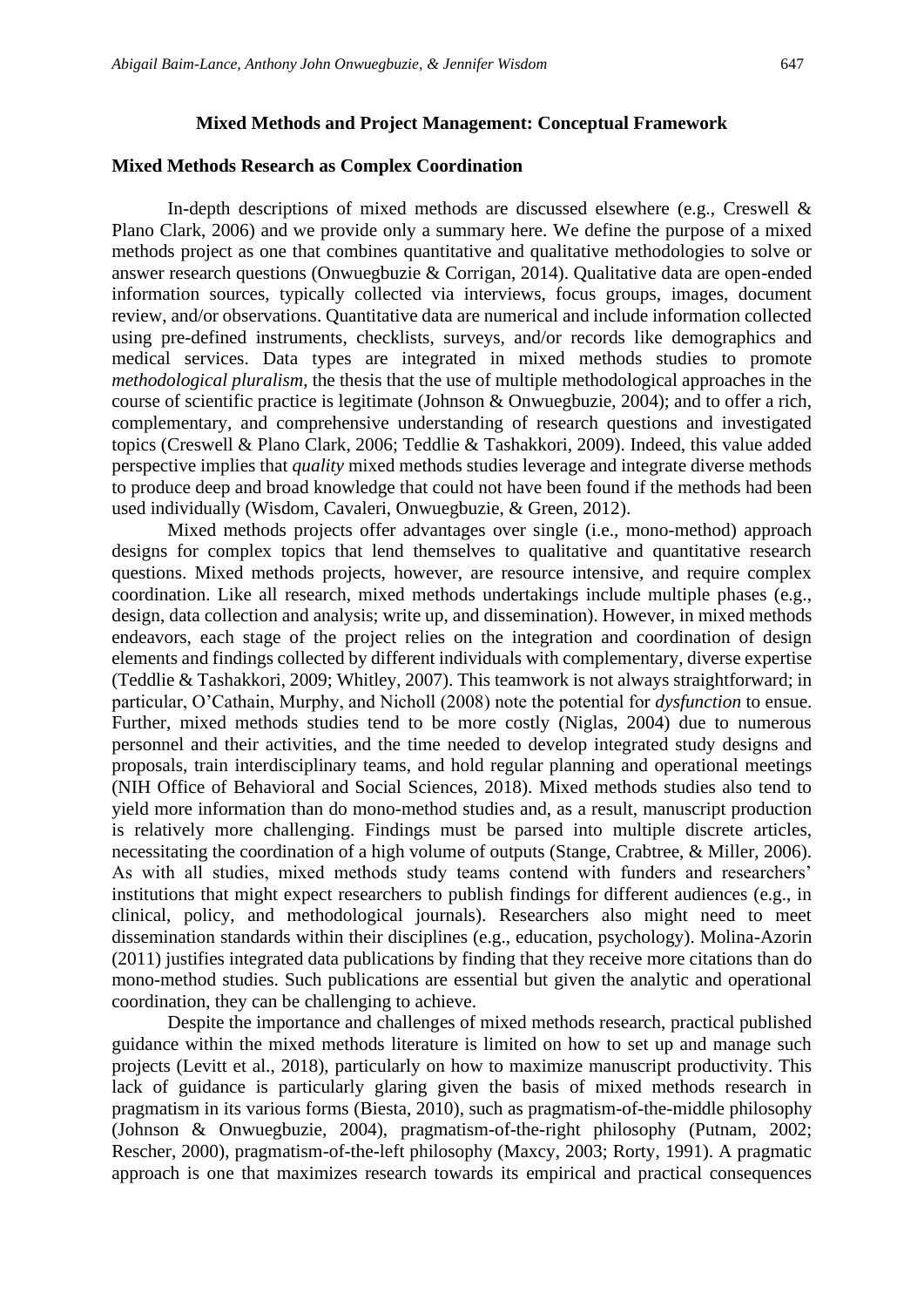(Johnson & Onwuegbuzie, 2004). For mixed methods studies to attain ideal standards of research quality, pragmatism guides us to focus on research activities that operationalize effective design, implementation, and especially outcomes (including publications) in the service of impact. It also begs us to integrate, rather than separate, publication from design and execution phases of mixed methods studies (Leech, Onwuegbuzie, & Combs, 2011). Conceptualization of an effective mixed methods design is neither impactful nor pragmatic in the absence of processes to bring the study to fruition and to share the integrated findings (stemming from the quantitative and qualitative phases of the study) with appropriate audiences, who often are only familiar with mono-method research (i.e., either qualitative research or quantitative research). Similarly, imprecise or misguided project management leads to low-quality research and lower likelihood of publication, especially for the more complex and complicated research problems—including *wicked problems*, which refer to "problems involving multiple interacting systems, replete with social and institutional uncertainties, for which there is no certainty about their nature and solutions, and for which time is running out to find solutions" (Mertens et al., 2016, p. 225)—that particularly lend themselves to mixed methods research approaches. Given the growing popularity of mixed methods approaches and the challenges outlined, we offer a mixed methods research project management framework to organize and implement effective (and higher quality) mixed methods projects to increase publication quality and acceptance rates, and, therefore, increase the likelihood that the findings can lead to real-world changes.

This paper provides insight from mixed methods researchers with experience in academia or academia-adjacent settings: a medical anthropologist (A.B.-L.) who worked in academic public health and is now conducting research at a Veterans Health Administration medical center; an educator (A.J.O.) who works as a senior research associate in the Faculty of Education at the University of Cambridge, a Distinguished Visiting Professor at the University of Johannesburg, a Honorary Professor at the University of South Africa, a Visiting Senior Scholar at St. John's University, New York, and a Honorary Recognised Supervisor (Online) in the School of Histories, Languages and Cultures at the University of Liverpool; and a clinical psychologist/health services researcher (J.P.W.) who has worked in academic medical centers and schools of public health and who now works as an independent consultant with health care organizations. These disciplines and settings vary widely in expectations for publication of research findings; some settings have expectations for publishing only in peer-reviewed journals. We also appreciate that many others conduct research for real-world impact and are less focused on publications, instead ensuring findings are disseminated to the community and to local stakeholders. Regardless of one's emphasis on publication, project management techniques can optimize production of products to disseminate findings.

#### **Project Management to Optimize Mixed Methods Projects**

Project management is the application of knowledge, skills, and strategies to execute projects effectively and efficiently (Project Management Institute, 2011). Like mixed methods research, project management is also consistent with pragmatism because it promotes tools to answer questions, find meaningful solutions, and identify next steps. It provides structure to complex endeavors using planning, organizing, securing, and managing human and material resources. Project management adds to the operationalization of mixed methods projects by emphasizing the importance of leadership competencies to enhance the likelihood of project completion.

The use of a project management framework facilitates the development of productive mixed methods research processes. The five stages of successful project management (Snelling, 2011), overlaid onto mixed methods research projects are: (a) *Plan*, (b) *Organize*,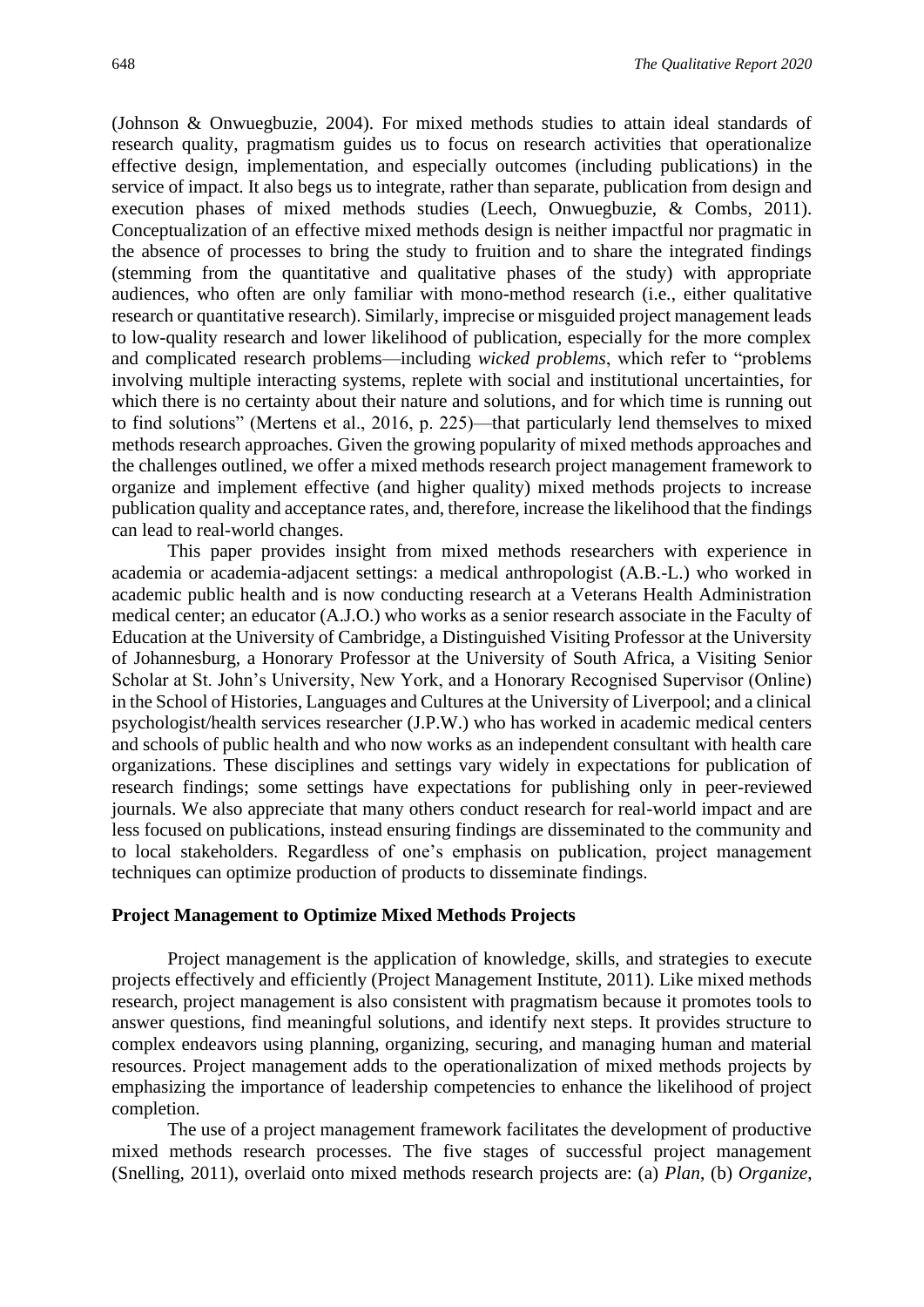(c) *Review*, (d) *Coordinate*, and (e) *Disseminate*. A summary (See Table 1) and activities at each stage are presented in the following sections.

**(1) Plan to Design and Implement a Mixed Methods Study (with Publications in Mind) "Begin with the end in mind." –Stephen Covey.** Quality mixed methods manuscripts begin by planning and conducting a well-conceived study (Onwuegbuzie, Leech, & Collins, 2010). The first aspect of planning is to develop the study's goals, purposes, and key research questions. This might be more challenging than in some mono-method projects due to: (a) the need to develop a comprehensive picture of a topic served by both qualitative and quantitative approaches; and (b) the integration of both qualitative and quantitative methods in a single study to increase breadth and depth of understanding (Johnson, Onwuegbuzie, & Turner, 2007). Facilitation of a disciplinarily diverse team of experts will be needed to undertake literature reviews and devise conceptual and analytic strategies that build upon past discoveries across academic disciplines (Teddlie & Tashakkori, 2009), as well as exploring quality methodology for accurate and meaningful assessment and measurement. During group planning sessions, each expert should be invited to bring his/her situated knowledge and experiences to construct a holistic strategy. For example, the Study of Transitions and Recovery Strategies (STARS: Green et al., 2008; Green et al., 2013; J.P.W. was a member of this team) addressed recovery among individuals with serious mental illness and included a sociologist, anthropologist, social workers, clinical psychologist, statisticians, and an advisory group of individuals with lived experience of mental illness. Together, input was considered from these multiple perspectives.

A second activity of the team is to assess the interests and goals of the Principal Investigator(s) (PI[s]), project leads, team members, the funder, and other stakeholders, including involved community members (Sosulski & Lawrence, 2008). Researchers' interests may include considering whether the project fits into their institution's goals, their career stage, and professional trajectory. A collaborative strategy can address gaps in current knowledge combined with stakeholders' interests and concerns to maximize relevance of, support for, and impact of the project (Coulehan & Wells, 2009) while increasing methodological quality.

Research projects, including mixed methods projects, are almost always undertaken by teams, with at least three members (Onwuegbuzie et al., 2018) who have requisite experiences and expertise to achieve research goals. Each team member must have clear roles and responsibilities in research planning, implementation, analysis, and writing. Individuals will likely play multiple roles (e.g., qualitative lead, lead on specific manuscript) and carry out multiple responsibilities (e.g., data collection, analysis) including as a lead or a coordinator (Fetters, 2018). The team should consider at what level its members plan to work together. Rosenfield's taxonomy of collaboration, in which group members define their work either in parallel retaining disciplinary distinctions (i.e., "multidisciplinary"), or in concert wherein frameworks are melded (i.e., "transdisciplinary") should be discussed and an appropriate model selected (Rosenfield, 1992). The appropriate model should fit the degree and style of methods integration (e.g., analytical triangulation vs. enhancement; see Bryman, 2006). These discussions should be facilitated by an experienced PI who can draw out and coordinate the strengths of the team. The amount of effort it will take each individual involved to undertake, manage, and report on his/her components of the study should be discussed and represented in the proposal with adequate resource allocation. Ensuring the appropriate distribution of effort across the team and its accurate documentation are critical steps to producing high-functioning collaborative environments and ensuring that the expertise from team members is maximized.

During this planning phase, researchers should map out proposed products, with peerreviewed manuscripts as one type of proposed product (e.g., webinars, lay materials). The target number of publications might not be clear at the outset given the many kinds of manuscripts that can be produced from mixed methods projects and the emergent nature of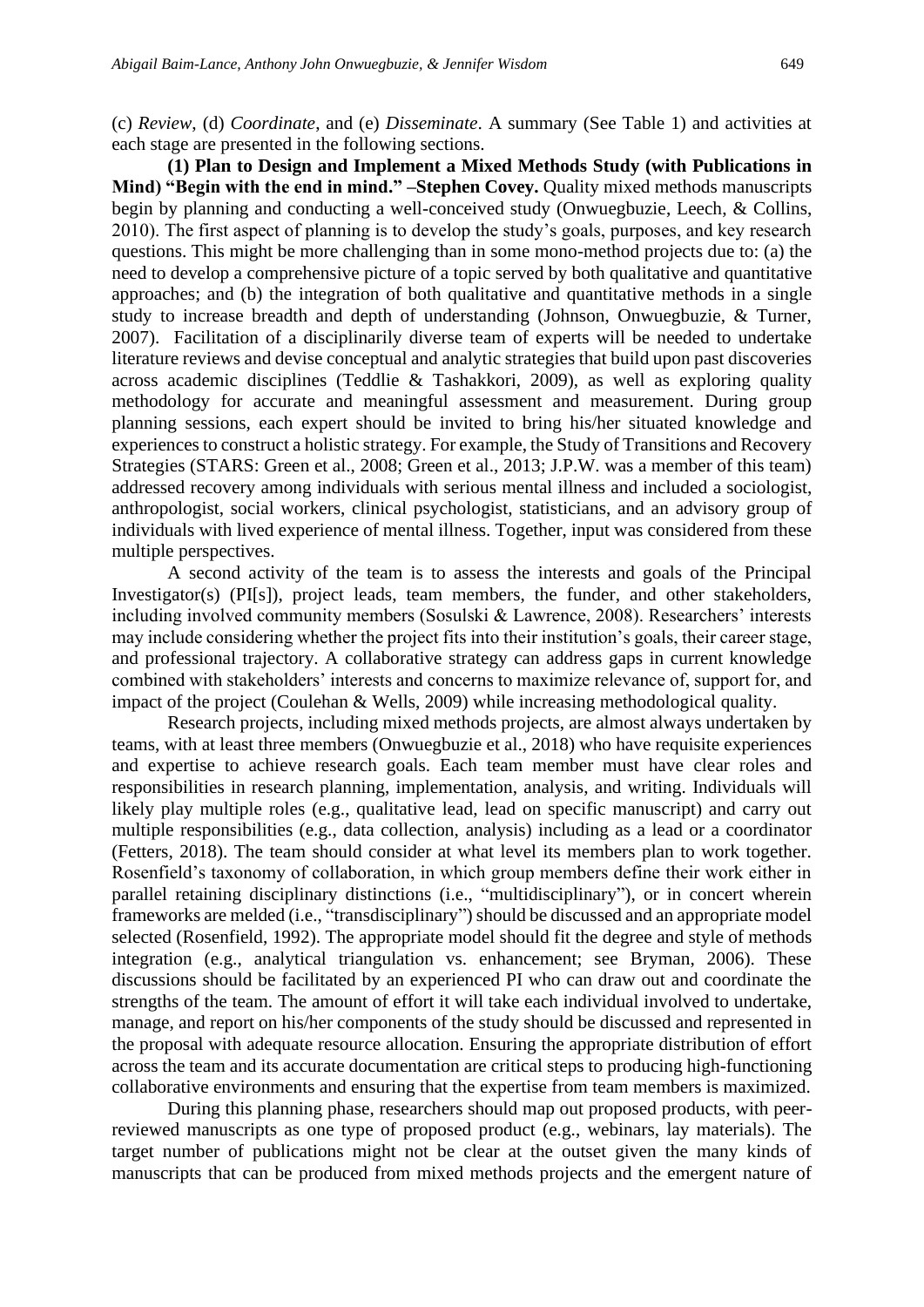findings. In many large mixed methods projects, the project can produce a primary manuscript describing mixed methods findings as well as additional manuscripts that have additional quantitative-only, qualitative-only, or mixed methods findings. For example, the STARS team studied recovery among individuals with serious mental illness in a mixed methods study funded by the National Institute of Mental Health. The team produced two primary mixed methods papers: one on understanding how clinician-patient relationships and relational continuity of care affect recovery from serious mental illness (Green et al., 2008) and another on trajectories of recovery in serious mental illness (Green et al., 2013). The study also produced additional qualitative papers on emergent topics including risk-taking and personal growth in the recovery process (Young, Green, & Estroff, 2015); the role of pets in recovery among individuals with serious mental illness (Wisdom, Saedi, & Green, 2009), and youths' perspectives on serious mental illness (Green, Wisdom, Wolfe, & Firemark, 2012), as well as a quantitative paper on the measure development (Green et al., 2010). This variety of papers was necessary to convey the multiple findings from the single study.

Diverse teams plan dissemination goals together, because the people on the team will invariably influence project success (Cooke-Davis, 2002). Many academic researchers focus on peer reviewed manuscripts, and researchers' disciplinary contexts and varying publication requirements should be discussed to capture the breadth of the team's goals. For example, medical faculty seeking multiple, team-produced publications for clinical audiences should understand the contrasting needs of humanities faculty whose advancement may rely on singleor first-authored articles in nonclinical journals. Similarly, researchers might want to create papers that report outcomes, methodological advances, policy implications, or clinical implications (Fetters, 2018), depending on the nature of the study. Other researchers may be focused primarily on real-world impact, ensuring findings are disseminated to the community and to local stakeholders in ways that do not involve peer reviewed publications. Regardless of individual team members' goals for disseminating products, the team should discuss each individual's goals and how these fit into the overall goals for the project, including sharing authorship appropriately and supporting junior scholars needing primary-authored publications for career advancement. Researchers should balance appropriate dissemination for each project with team members' publication needs.

**(2) Organize Tasks (Producing Manuscript Plans and Timelines) "For every minute spent organizing, an hour is earned." – Benjamin Franklin.** Once funding has been achieved, it is important to organize the activities that will need to be completed. This step is often more complicated than in mono-method studies, because there are usually the equivalent of two full mono-method studies to coordinate, which necessitate either a team of researchers consisting of at least one researcher who is competent in qualitative research approaches and at least one researcher who is competent in quantitative research approaches or a team of researchers that consists of researchers with minimum competency in both qualitative and quantitative research traditions, alongside a highly specialized set of competencies in one of these two research traditions (referred to as "the minimum competency model"; Teddlie & Tashakkori, 2003, p. 45). In the case of concurrent methods (e.g., Creswell & Plano Clark, 2006) two types of data collection, analysis, and integration must be scheduled and conducted at the same time. In sequential studies, timelines towards data collection completion are paramount for success. The bulk of team meetings will likely be devoted to planning research activities, and manuscript writing should be included in these plans and timelines.

A highly pragmatic strategy, Gantt Charts display tasks, duration of tasks, responsibilities, milestones, and target dates so that team members share both efforts and products. Gantt Charts can also indicate which tasks are dependent upon or independent of the completion of others and which can be performed concurrently. At this stage, Gantt Charts can assist in planning an overview of multiple manuscript production (See Figure 1). In later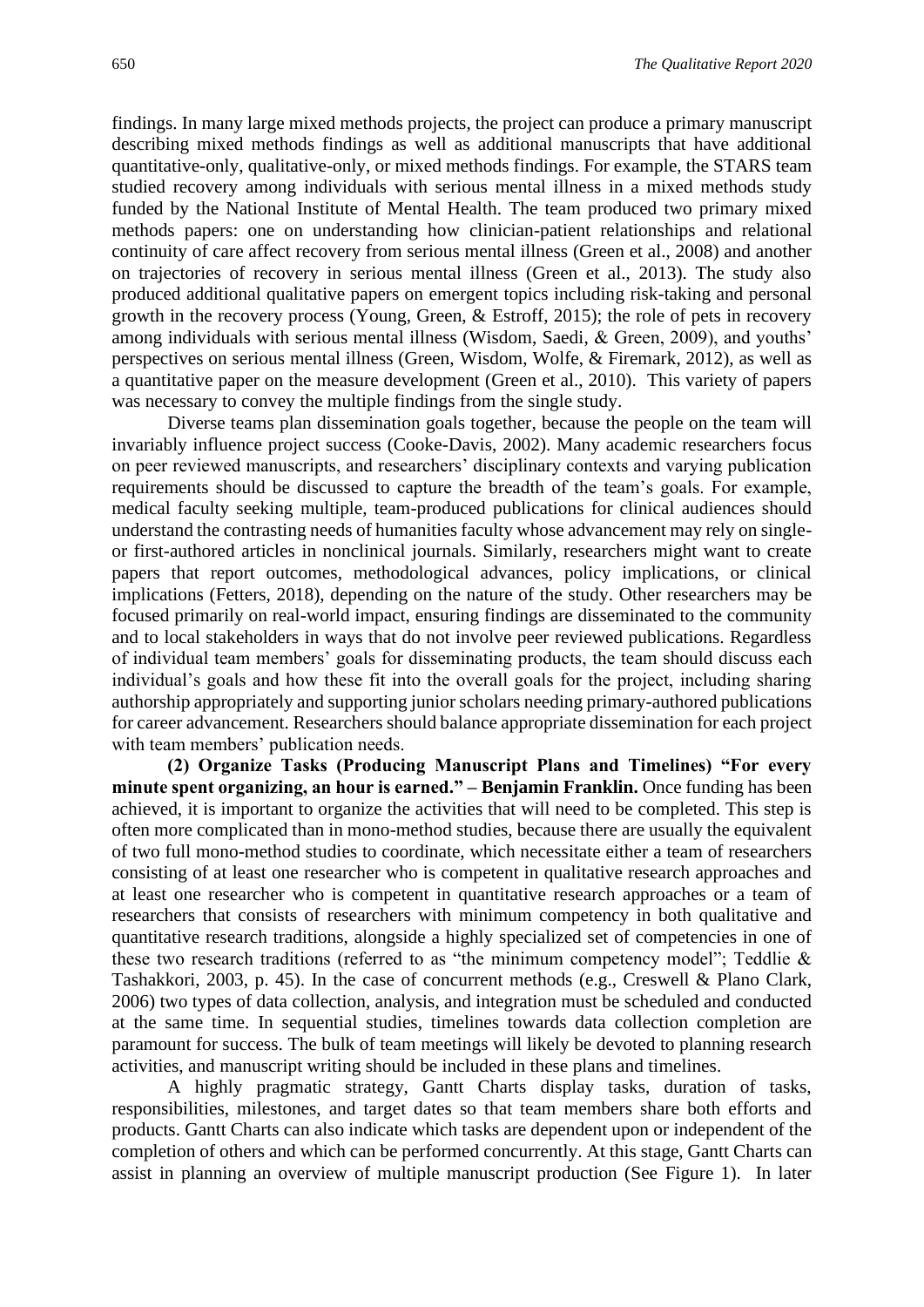stages, Gantt Charts can be used to build specific workplans for each manuscript. Many free Gantt Chart templates can be downloaded (e.g., [www.ganttchart.com\)](http://www.ganttchart.com/).



**Figure 1. Complete Papers and Timeline (Gantt Chart Example)**

Authorship issues include how the team works on writing tasks, how contributions will be recognized, and how lead and supporting roles are assigned to team members. These issues have both ethical implications of recognizing contributions appropriately, and practical realities of how to best maximize team members' strengths and provide opportunities for learning. We recommend that authorship is discussed throughout the study with explicit reference to ethics guidelines on authorship from discipline-specific associations (e.g., American Psychological Association, American Education Association) or from consortia such as the International Committee of Medical Journal Editors (icmje.org). It may be useful to allow team members to volunteer to be authors, given their areas of interest, relevance, expertise, and other goals.

Manuscript concepts can be championed by anyone on the team, and these ideas should be notated and reviewed as findings emerge. Each member should consider his/her individual capacity and availability to lead and support writing. It is important to continue to bring out strengths of the team in both skills and available effort (O'Connell, 2011).

Gantt charts can also help ensure that quality issues are addressed. Several models provide detailed guidance to ensure quality of reporting mixed methods studies (Levitt et al., 2018; O'Cathain et al., 2008; Onwuegbuzie & Poth, 2016; Wisdom et al., 2012). These models include, for example, specific criteria to incorporate the justification of using mixed methods, sampling both qualitative and quantitative populations, data collection, ethical review, and data analysis to ensure mixed methods research is reported transparently and accurately. Further, guidance exists for reviewers of mixed methods manuscripts (e.g., Onwuegbuzie & Poth, 2016) and manuscripts generally (Gilliland & Cortina, 2006) that will be helpful for review by authors

*Adapted from http://asq.org/learn-about-quality/project-planning-tools/overview/ganttchart.html*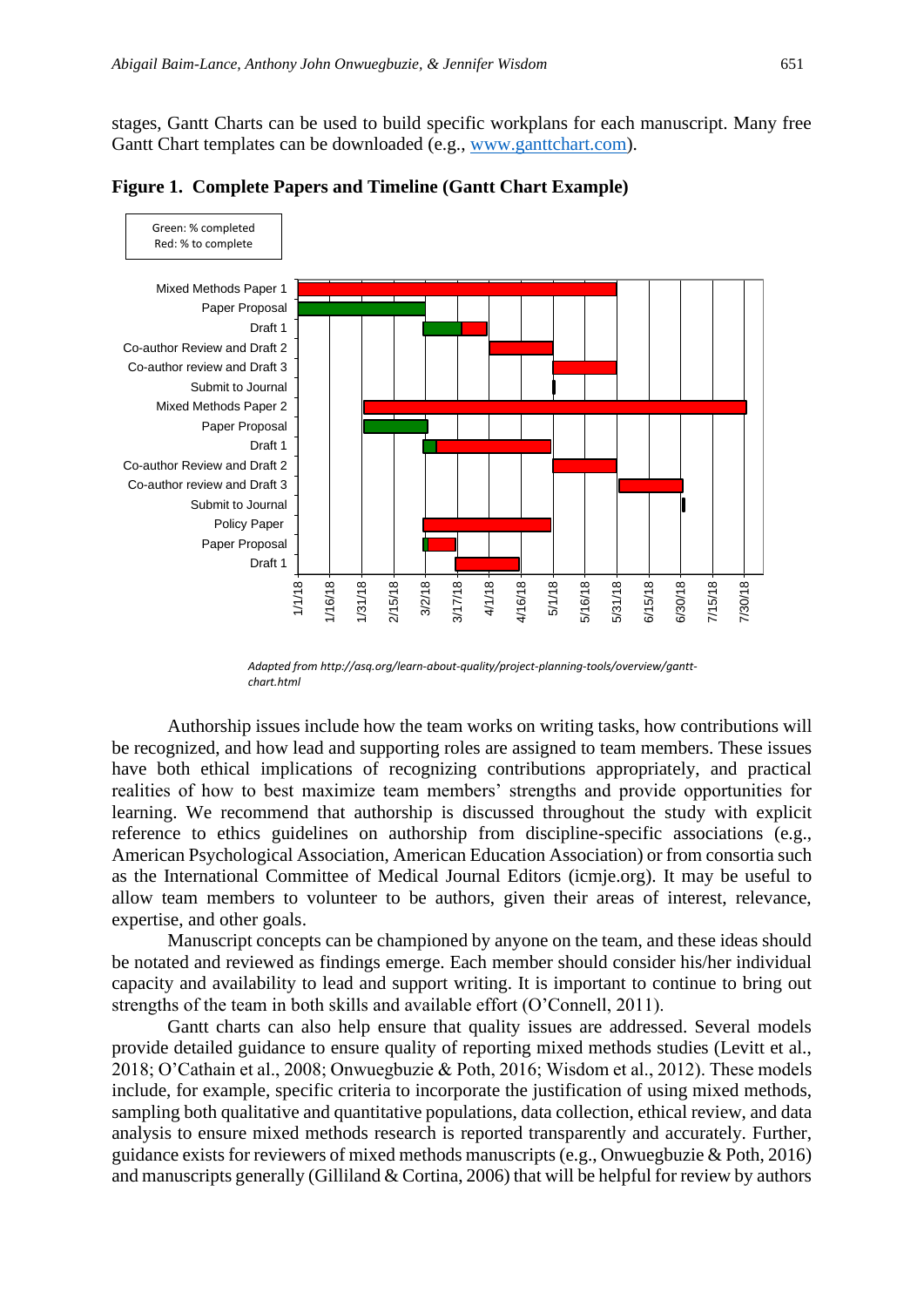prior to submission. As part of planning mixed methods manuscripts, Gantt charts can be useful to explicitly incorporate into the timeline (a) activities to increase the quality of mixed methods manuscripts that might otherwise be overlooked, (b) additional review of methods and manuscripts to ensure all appropriate quality controls are implemented and reported, and (c) additional review of journal criteria and guidance for reviewers to ensure the highest likelihood of journal acceptance.

**(3) Review of Data Collection and Management (with Manuscript Plan and Timeline Review) "If the plan doesn't work, change the plan but never the goal."- Unknown.** As the study progresses into the data collection phase, proposed qualitative, quantitative, and mixed methods manuscripts to describe or illuminate study findings should be carefully considered (Westhues et al., 2008). The unpredictable nature of findings means that new manuscript ideas might emerge or current manuscripts ideas might need to be adapted. These shifts can lead to revising plans and schedules, and they are also exciting opportunities for teams to reflect on novel insights and implications.

Proposed manuscripts and associated workplans and timelines for multiple manuscripts will need to be regularly reviewed and managed to ensure that all activities are on track. The Gantt charts created at the outset should be regarded as living, fluid, and iterative documents. It is helpful to include a column to document the task percentage completed, which can be regularly updated. Some manuscript sections can be drafted early, such as the research framework and methods sections.

Regular meetings—group, subgroup, and individual, depending on the study's structure and nature of the tasks—should include time to review and discuss manuscript plans. PIs can monitor progress and delegate responsibilities during and between meetings. These meetings likely account for at least 5% of each team member's effort (O'Connell, 2011) that should be charged to the study's funding source if appropriate. In the STARS study, the primary project team met weekly, and a full meeting of all researchers including the advisory group met annually to review the past year's findings, review manuscript ideas and progress, and plan for the coming year.

**(4) Coordinate Analyses and Integration (While Beginning to Develop Manuscripts) "Alone we can do so little, together we can do so much." – Helen Keller.** The majority of articles from a mixed methods study should integrate quantitative and qualitative findings in accordance with the research questions, and a coordinated team can together accomplish this large amount of work. In an analysis of articles describing mixed methods findings, Bryman (2007) found that mixed methods designs often resulted in articles reporting quantitative and qualitative components separately, or combining findings "in parallel so that there was more or less no integration at all" (p. 10). Further, Bryman found several underlying difficulties to integration, including organizational and structural problems with the way in which research is designed and managed, bias by the researchers in favor of one data set over the other, and limited mixed methods training. Additionally, the pragmatic problem of page or word limits in many journals precludes the space needed to explain and report findings and integration from multiple methodologies (Creswell et al., 2011).

Concept mapping and integrated data displays are hands-on project management tools that help researchers address these challenges. These tools assist teams to build connections between seemingly unrelated ideas in support of triangulation of, and complementarity between, quantitative and qualitative findings (Wheeldon, 2010). PIs can dedicate team meetings to mapping exercises to help researchers "organize and represent knowledge." Mapping toolkits can be accessed online and downloaded (e.g., cmap at https://cmap.ihmc.us) and can be used inclusively with community members when projects involve non-research specialist stakeholders (Windsor, 2013). In addition to organizing ideas, mapping aids in the production of distinctive, original publications that are also part of a larger body of work.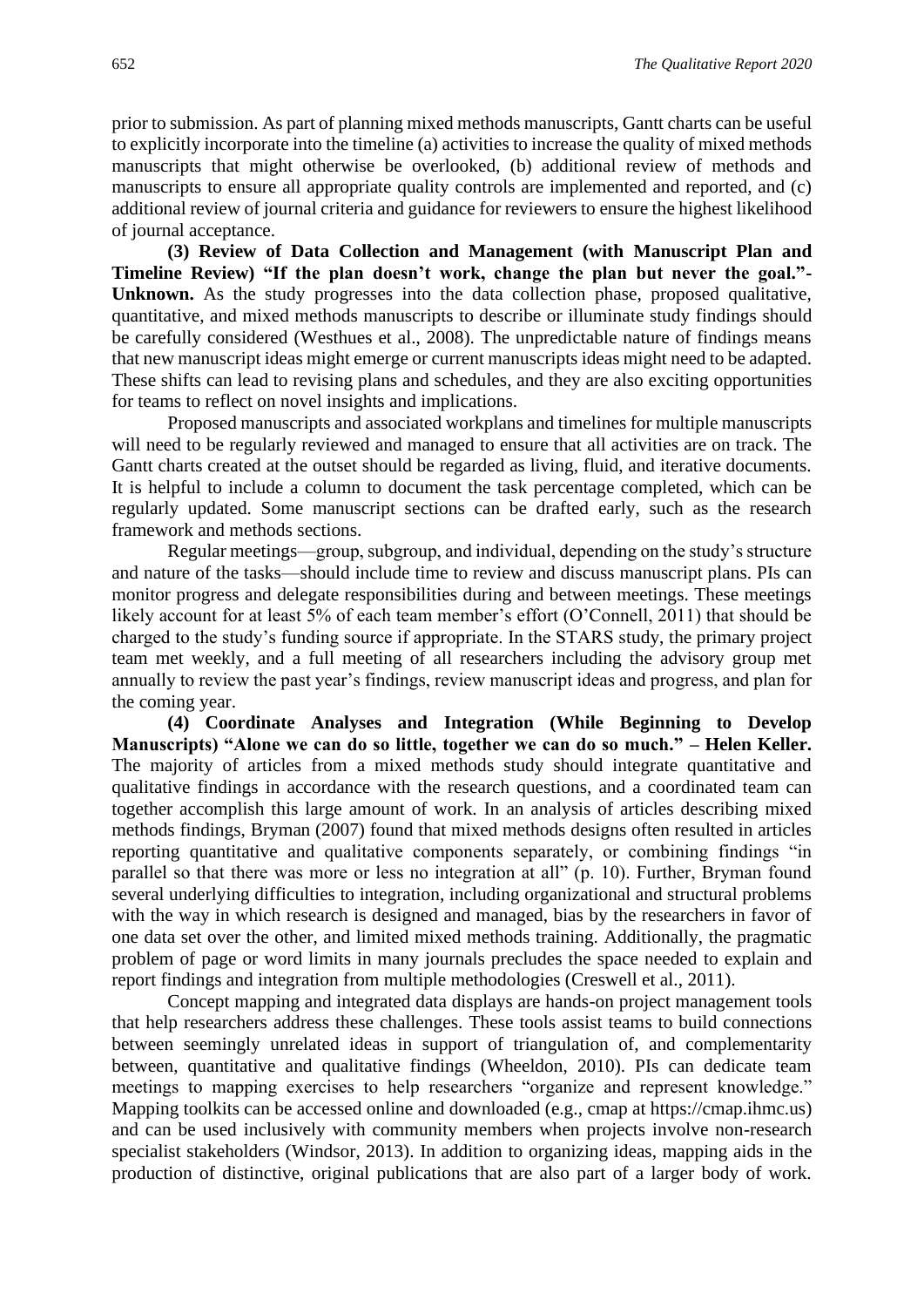Laying out the wide array of publications advances the mixed methods typology developed to guide the preparation of manuscripts submitted for publication (Creswell & Tashakkori, 2007) by creating multiple mixed method outputs within the same project.

After using the mapping tools, the Gantt chart and other project management tools should be updated and refined to clarify sequencing and timing of tasks. As described earlier, PIs can guide team members to have the training, availability, and capacities to engage in these group processes.

**(5) Disseminate Findings By Writing and Publishing Manuscripts "Arriving at one goal is the starting point to another." – John Dewey**. For mixed methods studies, fully integrating manuscripts into all research design and implementation phases might mean conducting activities to produce mixed methods, qualitative-only, and quantitative-only manuscripts. To more fully move to completing manuscripts for publication, PIs and team members take several additional steps when data collection ends and the focus turns to writing. At this stage, team meetings should focus almost exclusively on manuscript production. A detailed Manuscript Proposal is a useful structuring tool to be completed for each project output. The Manuscript Proposal delineates a title, lead author, list of co-authors, target journal and its specifications, back-up journal(s), draft abstract, brief outline of sections including data sources and analytical methods for each data source, and timelines for completion. These activities can also be tracked on the Gantt chart.

Manuscript Proposals should be submitted to the research team for review. Manuscript Proposal review is also a time for the team to reflect on the overall publication plan and whether it captures all publication opportunities. The team should discuss how to explicitly differentiate the unique purposes, data sources, and analytic contributions of each paper in cover emails to journal editors and in each paper itself; concept maps can be useful in this endeavor. It is useful to explicate how particular papers are related or serve as a subset of a larger mixed methods study during submission (Fetters, 2018), because some journal editors are reluctant to publish anything they might view as duplicative; this is an issue both of ethics and quality.

The identified collaborative strategy (e.g., inter- vs. multi-disciplinary) will guide how study team members write up publications. In some instances, teams will write papers as a collective endeavor; in others, different experts will lead and use the team in a consultative capacity. The team should identify which strategy fits best, and the PI should facilitate group work accordingly.

In some instances, manuscript writing engages outside researchers who bring particular expertise to the process. Mixed methods teams can draw upon their wealth of data and diverse expertise around a particular topic in response to emergent questions in the field (e.g., a paper aimed at a pharmacy audience when the findings that emerge speak well to a particular problem facing that discipline). When these external collaborators appear, they should contribute Manuscript Proposals prior to receiving any data; access to data should be centralized only to those who must view it in order to meet the writing responsibilities (Coulehan & Wells, 2009).

Manuscripts in progress should be shared at meetings for group discussion and feedback of both content and progress per stated timelines. The PI should track submissions to journals and responses, the results of which should be shared openly with the team for discussion. Successful publications should be celebrated by all team members, and the PI should find opportunities to reward and recognize achievements.

It is also important to remember that things do not always go as planned. Contingency plans might include finding alternate journals if the submission is not initially accepted. Revising manuscripts also takes time. The PIs should create processes to individually and collectively review comments and revise manuscripts. Between 10% and 15% of the project schedule, budget, and estimated total work should be allocated for publication efforts (O'Connell, 2011).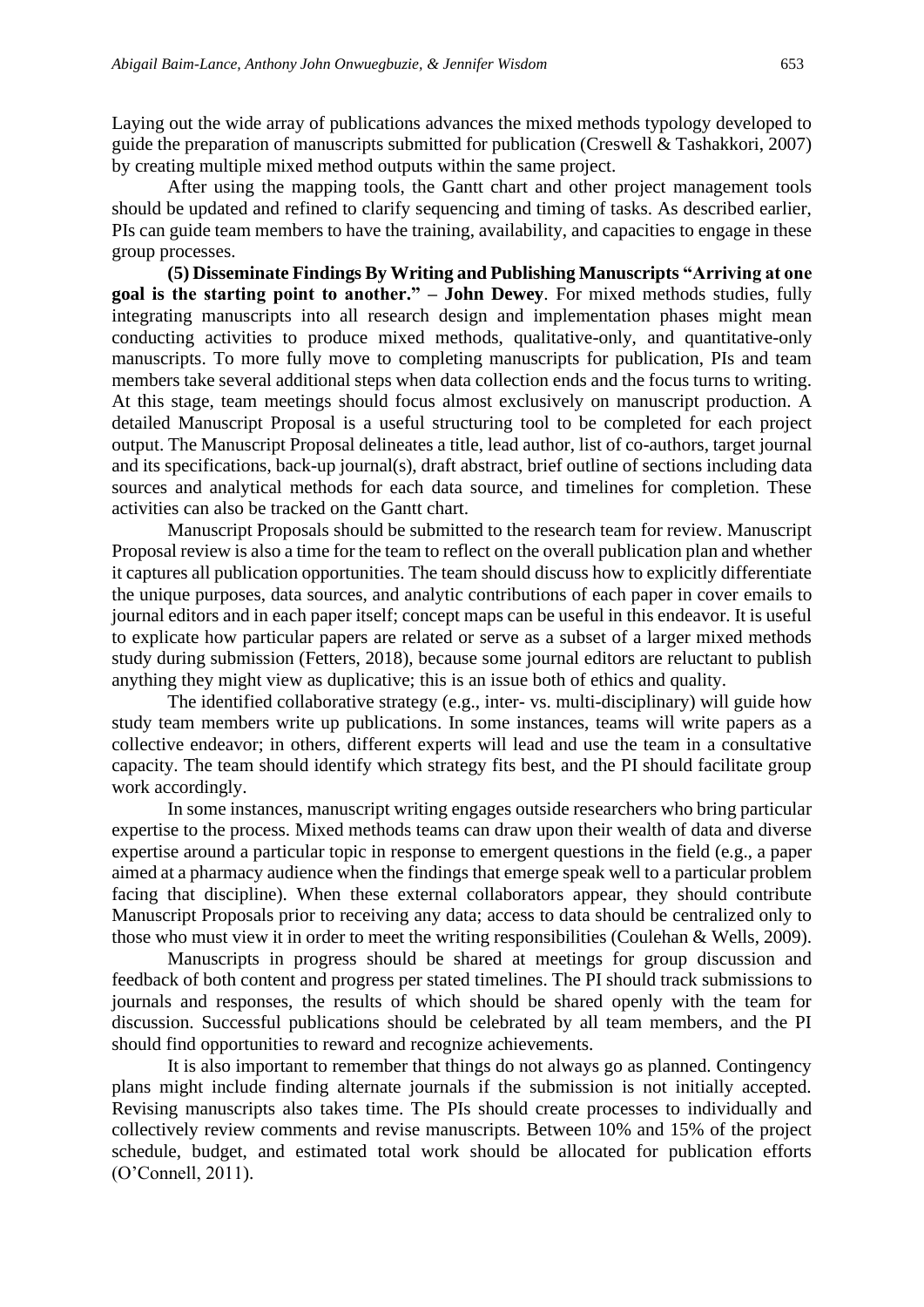#### **Lessons Learned**

Each of us has led mixed methods studies and encountered challenges in project management. Here, we describe several key approaches that contributed to our effective use of project management strategies for our studies.

**Workload management**. Ideally, PIs balance team members' workloads and learning opportunities in a way that leads to project productivity and success. It has been useful to assess genuine time and effort to ensure that team members are not over-burdened, with a deliberative strategy to support and respect everyone's schedule and capacity. In some instances, members of the research team have needed to stagger their efforts, and it is up to the PI to ensure these allocations align with study implementation plans. These assessments of time and effort might also be required for reporting to funders and can be reviewed and managed in project meetings and via the proposed Gantt charts.

**Focus on learning**. Simple principles of project management, guided by a well-versed leader, can help team members increase their skills in mixed methods research, project management, and leadership. We typically start our studies by identifying the strengths and career advancement needs of each team member. With these strengths and needs in mind, the PI can provide team members with opportunities to learn and practice both research skills (e.g., data collection, manuscript writing) and project management skills (e.g., preparing Gantt charts, facilitating meetings). As team members learn and practice skills, their participation in a study can also build skilled—and published—*mixed methodologists*, who, as the literature suggests (e.g., Bryman, 2007), are very much needed to advance wider mixed methods goals.

**Flexibility**. One of us worked on a 5-year, mixed methods study with six full and parttime staff who, over the course of the study, had two marriages, one divorce, one graduation, and three babies, not to mention vacations, medical leave, and other actions that kept staff from participating fully in the study. Real-world implementation might also require changes to the timeline and even different methodological strategies given the realities of data availability. Keeping the study on track—flexibly—while life happens and finding ways to support staff while maintaining progress is an enormously positive learning experience and will continue progress toward publications.

#### **Discussion**

Publication of research findings is critically important in describing scientific results, facilitating communication among scientists, recording a collective body of knowledge, and contributing to a scientific community (National Research Council, 2003) and should be a goal in mixed methods studies. The mixed methods research project management framework presented here suggests principles and activities to establish and manage study teams, weaving publication discussions and tasks from the outset and throughout the project. Recognizing the time required to execute a complex project is central to successful projects and should be adequately accounted for from the outset. Indeed, mixed methods research project management maximizes leadership in facilitating diverse teams, inviting productive engagements with analytic richness, and being open and flexible given the inevitable unpredictability of the mixed methodological endeavor.

This article discussed the need for and application of a project management framework to undertake the hand-in-hand ventures of creating and disseminating mixed method studies. We drew upon our real-world experiences to highlight the need for attention to workload, learning experiences, and flexibility to demonstrate how specific activities from this framework help facilitate manuscript production and high-quality, coordinated research projects. In some ways, thinking with project management has the potential to create novel, innovative tools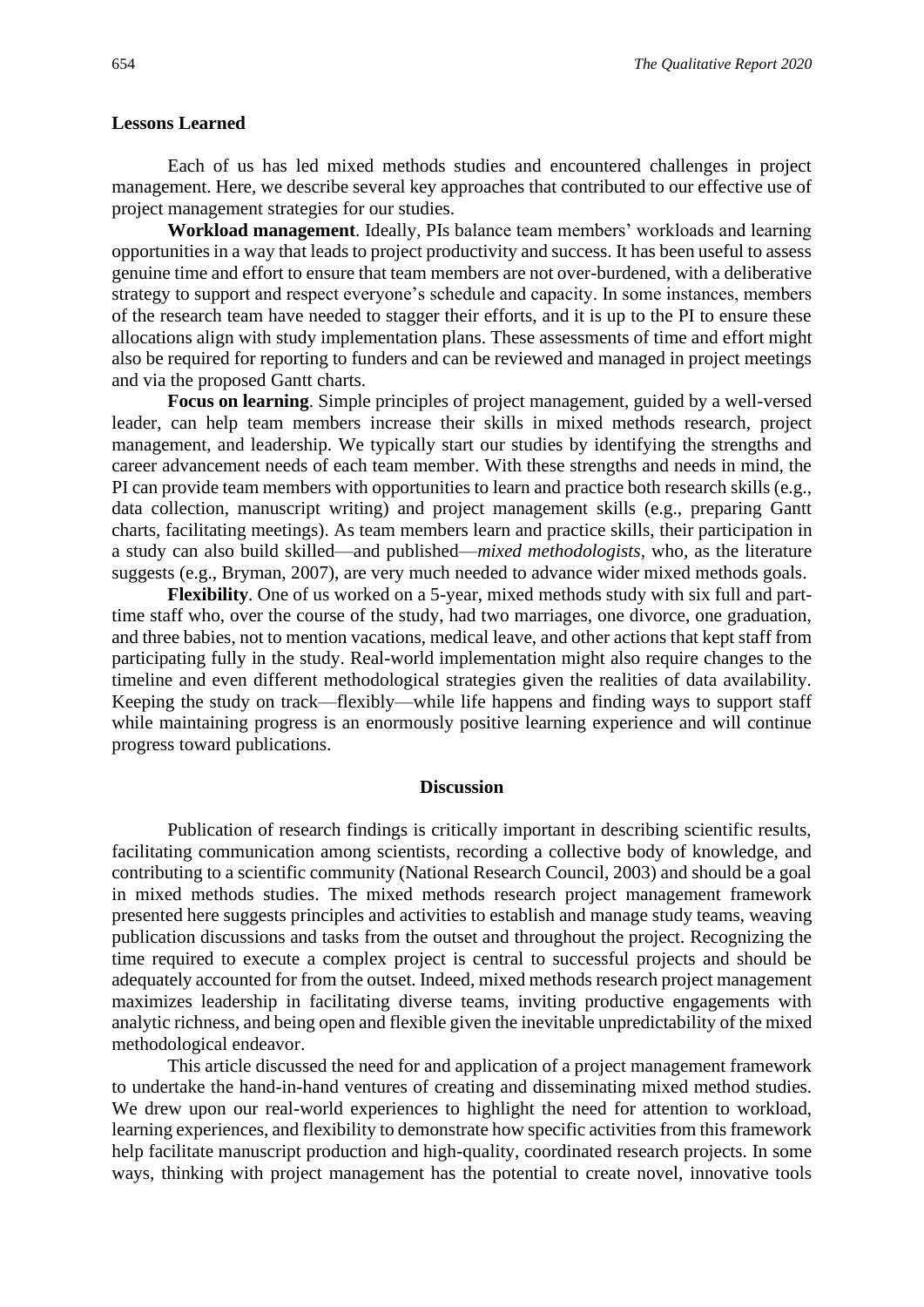within each project through generating common interests and coordinated methods, which are both concrete and flexible to adjust projects along the way.

In the future, a rigorous study of using the elements of mixed methods research project management in the process of manuscript planning, development, and completion might provide further evidence of best strategies supporting research teams in accomplishing their goals. Future studies can address (a) the utility of different aspects of organization and planning, (b) how different disciplines frame and conduct this process differently, (c) how project management contributes to study quality, (d) how project management techniques contribute to team member satisfaction, and (e) how discussion and decisions about authorship contribute to productivity, and greater utility or consistency with specific worldviews, theoretical approaches, and types of research projects. These strategies for delivering a high volume of publications from a single study can attract funders to mixed methods studies, advancing projects and the overall field.

#### **References**

- Biesta, G. (2010). Pragmatism and the philosophical foundations of mixed methods research. In A. Tashakkori & C. Teddlie (Eds.), *Handbook of mixed methods in social and behavioral research* (2nd ed., pp. 95-117)*.* Thousand Oaks, CA: Sage.
- Bryman, A. (2006). Integrating quantitative and qualitative research: How is it done? *Qualitative Research, 6,* 97-113. doi:10.1177/1468794106058877
- Bryman, A. (2007). Barriers to integrating quantitative and qualitative research. *Journal of Mixed Methods Research, 1*, 8-22. doi:10.1177/2345678906290531
- Cooke-Davies, T. (2002). The "real" success factors on projects. *International Journal of Project Management, 20,* 185-190. doi:10.1016/S0263-7863(01)00067-9
- Coulehan, M. B., & Wells, J. F. (2009). *Guidelines for responsible data management in scientific research*.<https://ori.hhs.gov/images/ddblock/data.pdf>
- Creswell, J. W., Klassen, A. C., & Smith, K. C. (2011). *Best practices for mixed methods research in the health sciences*. https://www2.hawaii.edu/native/docs/tsudocs/Best\_practices\_for\_mixed\_methods\_res earch\_Aug2011.pdf
- Creswell, J. W., & Plano Clark, V. L. (2006). *Designing and conducting mixed methods research*. Thousand Oaks, CA: Sage.
- Creswell, J. W., & Tashakkori, A. (2007). Developing publishable mixed methods manuscripts. *Journal of Mixed Methods Research. 1,* 107-111. doi:10.1177/1558689806298644
- Fetters, M. (2018). Six equations to help conceptualize the field of mixed methods. *Journal of Mixed Methods Research, 12,* 262-267. doi:10.1177/1558689818779433
- Gilliland, S. W., & Cortina J. M. (2006). Reviewer and editor decision making in the journal review process. *Personnel Psychology, 50,* 427-452. doi:10.1111/j.1744- 6570.1997.tb00914.x
- Green, C. A., Perrin, N.A., Leo, M. C., Janoff, S., Yarborough, B. J. H., & Paulson, R. I. (2013). Recovery from serious mental illness: Trajectories, characteristics, and the role of mental health care. *Psychiatric Services, 64,* 12, 1203-1210. doi:10.1176/appi.ps.201200545
- Green, C. A., Perrin, N., Polen, M. R., Leo, M. C., Hibbard, J. H., & Tusler, M. (2010), Development of the patient activation measure for mental health. *Administration and Policy in Mental Health and Mental Health Services Research, 37,* 4, 327-333. doi:10.1007/s10488-009-0239-6
- Green, C. A., Polen, M. R., Janoff, S. L., Castleton, D. K., Wisdom, J. P., Vuckovic, N., Perrin,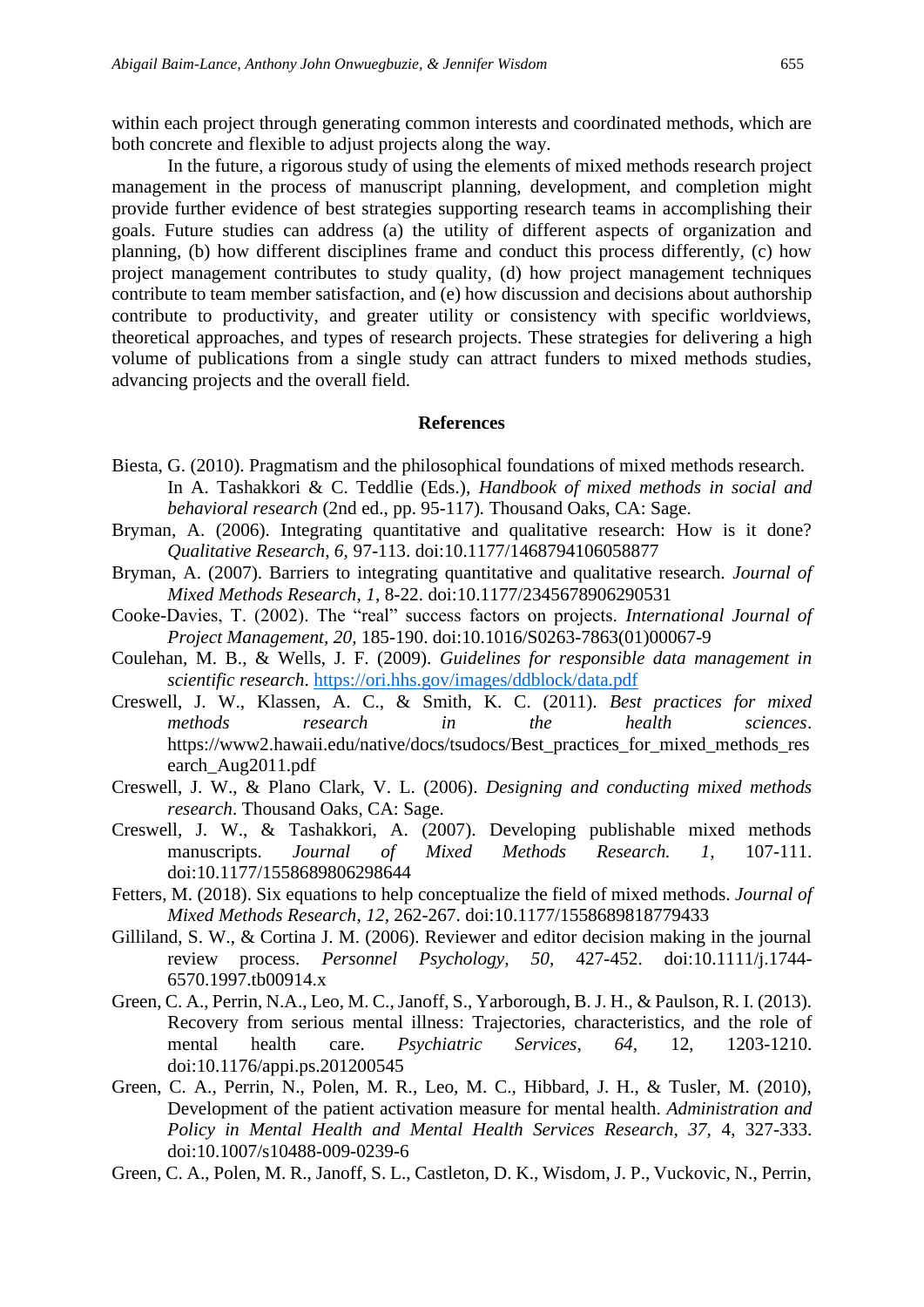N. A., Paulson, R. I., & Oken, S. L. (2008). Understanding how clinician-patient relationships and relational continuity of care affect recovery from serious mental illness: STARS study results. *Psychiatric Rehabilitation Journal, 32*, 9-22. doi:10.2975/32.1.2008.9.22

- Green, C. A., Wisdom, J. P., Wolfe, L., & Firemark, A. (2012). Engaging youths with serious mental illnesses in treatment: STARS study consumer recommendations. *Psychiatric Rehabilitation Journal, 35*, 360-368. doi:10.1037/h0094494
- Johnson R. B., Onwuegbuzie A. J., & Turner L. A. (2007). Towards a definition of mixed methods research. *Journal of Mixed Methods Research, 2,* 112-133. doi:10.1177/1558689806298224
- Johnson, R. B., Onwuegbuzie, A. J. (2004). Mixed methods research: A research paradigm whose time has come. *Educational Researcher, 33*(7), 14-26. doi:10.3102/0013189X033007014
- Leech N. L., Onwuegbuzie A. J., & Combs J. P. (2011). Writing publishable mixed research articles: Guidelines for emerging scholars in the health sciences and beyond. *International Journal of Multiple Research Approaches, 5*, 7- 24. doi:10.5172/mra.2011.5.1.7
- Levitt, H. M., Bamberg, M., Creswell, J. W., Frost, D. M., Josselson, R., & Suárez-Orozco, C. (2018). Journal article reporting standards for qualitative primary, qualitative metaanalytic, and mixed methods research in psychology: The APA Publications and Communications Board task force report. *American Psychologist, 73*(1)*,* 26-46. doi:10.1037/amp0000151
- Maxcy, S. J. (2003). Pragmatic threads in mixed methods research in the social sciences: The search for multiple modes of inquiry and the end of the philosophy of formalism. In A. Tashakkori & C. Teddlie (Eds.), *Handbook of mixed methods in social and behavioral research* (pp. 51-89). Thousand Oaks, CA: Sage.
- Mertens, D. M., Bazeley, P., Bowleg, L., Fielding, N., Maxwell, J., Molina-Azorin, J. F., & Niglas, K. (2016). Expanding thinking through a kaleidoscopic look into the future: Implications of the mixed methods international research association's task force report on the future of mixed methods. *Journal of Mixed Methods Research, 10*, 221-227. doi:10.1177/1558689816649719
- Molina-Azorin, J. (2011). The use and added value of mixed methods in management research. *Journal of Mixed Methods Research, 5,* 7-24. doi:10.1177/1558689810384490
- National Research Council. (2003). *Sharing publication-related data and materials: Responsibilities of authorship in the life sciences*. Washington, DC: National Academies Press.
- Niglas, K. (2004). *The combined use of qualitative and quantitative methods in educational research*. Tallinn, Estonia: Tallinn Pedagogical University Press.
- NIH Office of Behavioral and Social Sciences. (2018). *Best practices for mixed methods research in the health sciences* (2nd ed.). Bethesda, MD: National Institutes of Health. Retrieved from https://www.obssr.od.nih.gov/wp-content/uploads/2018/01/Best-Practices-for-Mixed-Methods-Research-in-the-Health-Sciences-2018-01-25.pdf
- O'Cathain, A., Murphy, E., & Nicholl, J. (2008). Multidisciplinary, interdisciplinary, or dysfunctional? Team working in mixed methods research. *Qualitative Health Research, 18,* 1574-1585. doi:10.1177/1049732308325535
- O'Connell, F. (2011). *What you need to know about project management*. West Sussex, England: Capstone.
- Onwuegbuzie, A. J., Leech, N. L., & Collins, K. M. T. (2010). Innovative data collection strategies in qualitative research. *The Qualitative Report*, *15*, 696-726. <http://www.nova.edu/ssss/QR/QR15-3/onwuegbuzie.pdf>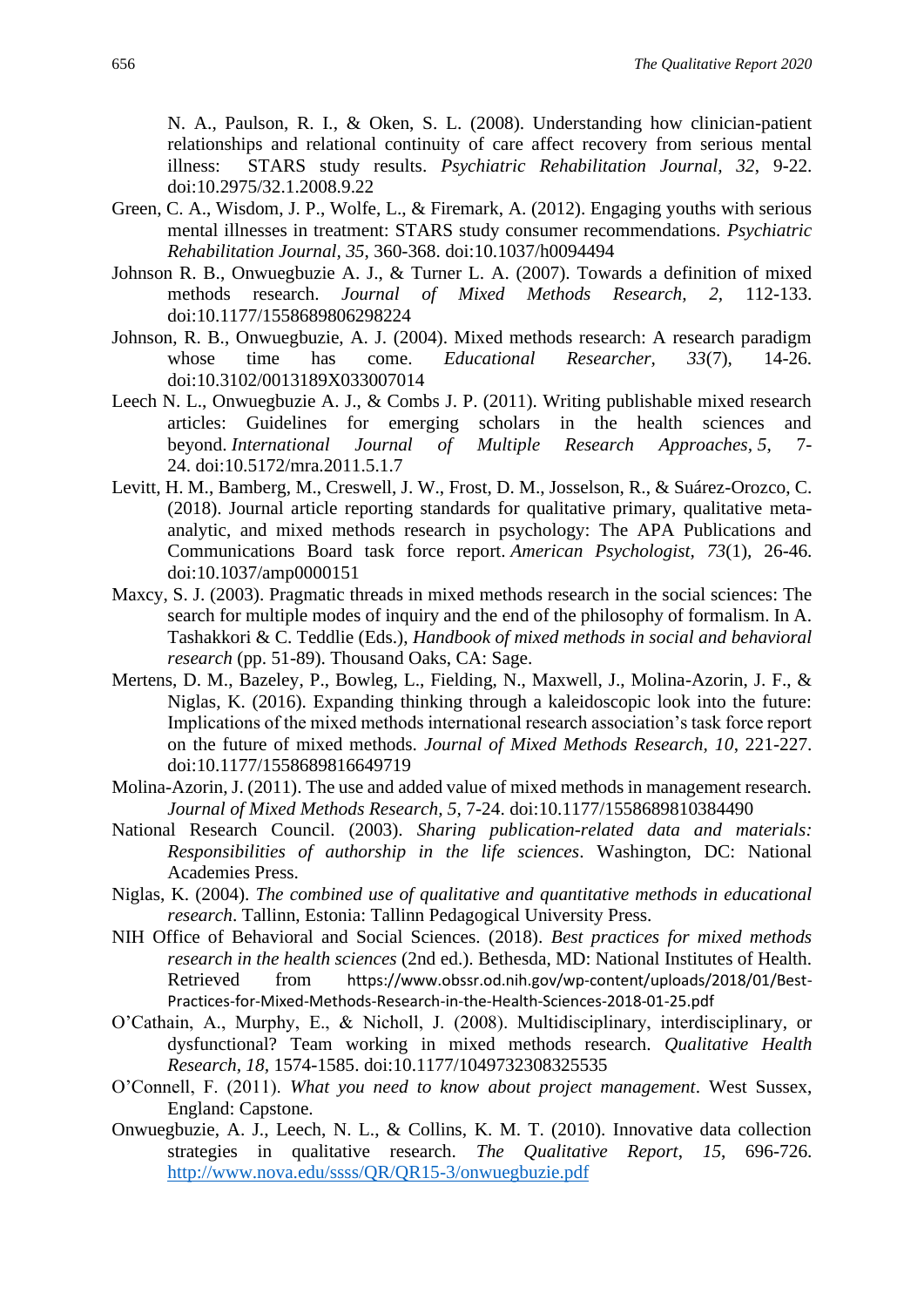- Onwuegbuzie, A. J., & Corrigan, J. A. (2014). Improving the quality of mixed research reports in the field of human resource development and beyond: A call for rigor as an ethical practice. *Human Resource Development Quarterly, 25,* 273-299. doi:10.1002/hrdq.21197
- Onwuegbuzie, A. J., & Poth, C. (2016). Editors' afterword: Toward evidence-based guidelines for reviewing mixed methods research manuscripts submitted to journals. *International Journal of Qualitative Methods, 14,* 122-125. doi:10.1177/1609406916628986
- Onwuegbuzie, A. J., Wilcox, R., Gonzales, V., Hoisington, S., Lambert, J., Jordan, J., Aleisa, M., . . . Valle, R. (2018). Collaboration patterns among mixed researchers: A multidisciplinary examination. *International Journal of Multiple Research Approaches, 10*, 437-457. doi:10.29034/ijmra.v10n1a30
- Project Management Institute, Inc. (2011). *About us.* Retrieved from http://www.pmi.org/about.
- Putnam, H. (2002). *The collapse of the fact/value dichotomy and other essays*. Cambridge, MA: Harvard University Press.
- Rescher, N. (2000). *Realistic pragmatism: An introduction to pragmatic philosophy*. Albany, NY: State University of New York Press.
- Rorty, R. (1991). *Objectivity, relativism, and truth: Philosophical papers* (Vol. 1). Cambridge, England: Cambridge University Press.
- Rosenfield, P. (1992). The potential of transdisciplinary research for sustaining and extending linkages between the health and social sciences. *Social Science & Medicine, 35,* 1343- 1357. doi:10.1016/0277-9536(92)90038-R
- Snelling, I. (2011). Hatching plans: The key to project management. *Nursing Times, 107*(33), 1-7.
- Sosulski, M. R., & Lawrence, C. (2008). Mixed methods for full-strength results: Two welfare studies. *Journal of Mixed Methods Research, 2,* 121-148. doi:10.1177/1558689807312375
- Stange, K., Crabtree, B., & Miller, W. (2006). Publishing multimethod research. *Annals of Family Medicine. 4,* 292-294. doi:10.1370/afm.615
- Tariq, S., & Woodman, J. (2013). Using mixed methods in health research. *The Journal of The Royal Society of Medicine*, *4*(6)*.* doi:10.1177/2042533313479197. <https://journals.sagepub.com/doi/10.1177/2042533313479197>
- Teddlie, C., & Tashakkori, A. (2003). Major issues and controversies in the use of mixed methods in the social and behavioral sciences. In A. Tashakkori & C. Teddlie (Eds.), *Handbook of mixed methods in social and behavioral research* (pp. 3-50). Thousand Oaks, CA: Sage.
- Teddlie, C., & Tashakkori, A. (2009). *Foundations of mixed methods research: Integrating quantitative and qualitative approaches in the social and behavioral sciences*. Thousand, Oaks, CA: Sage.
- Westhues, A., Ochocka, J., Jacobson, N., Simich, L., Maiter, S., Janzen, R. & Fleras, A. (2008). Developing theory from complexity: Reflections on a collaborative mixed method participatory action research study. *Qualitative Health Research, 18,* 701-717. doi:10.1177/1049732308316531
- Wheeldon, J. (2010). Mapping mixed methods research: Methods, measures, and meaning. *Journal of Mixed Methods Research*, *4,* 87-102. doi:10.1177/1558689809358755.
- Whitley, R. (2007). Mixed methods studies. *Journal of Mental Health, 16*, 697-701. doi:10.1080/09638230701677837
- Windsor, L. (2013). Using concept mapping in community-based participation research: A mixed methods approach. *Journal of Mixed Methods Research, 7,* 274-293. doi:10.1177/1558689813479175
- Wisdom, J. P., Cavaleri, M., Onwuegbuzie, A. J., & Green, C. (2012). Methodological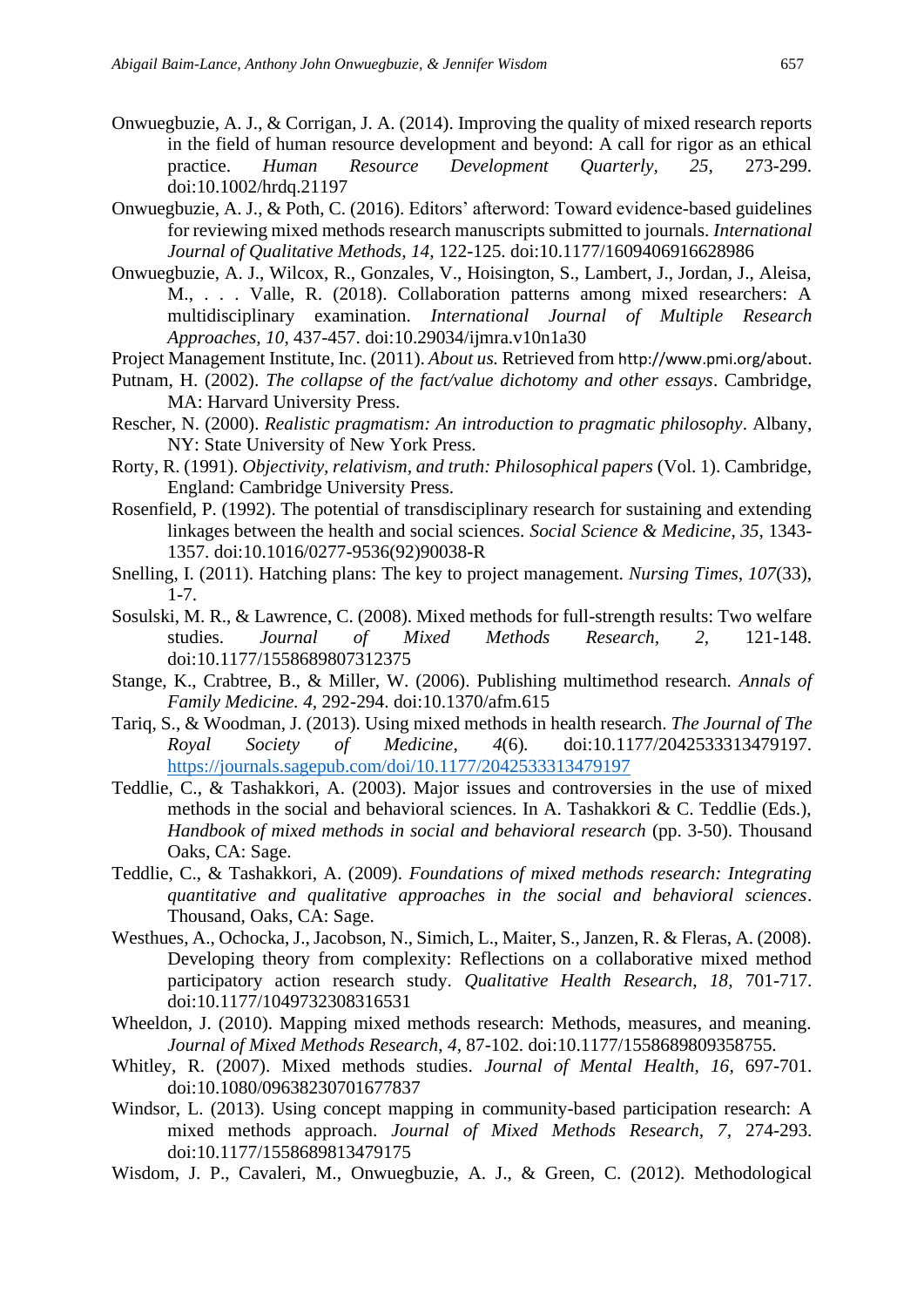reporting in qualitative, quantitative, and mixed methods health services research articles. *Health Services Research, 47,* 721-745. doi:10.1111/j.1475- 6773.2011.01344.x

- Wisdom, J. P., Saedi, G., & Green, C. A. (2009). Another breed of service animal: Pets and recovery from severe mental illness. *American Journal of Orthopsychiatry, 79*, 430- 436. doi:10.1037/a0016812
- Young, A. T., Green, C. A., & Estroff, S. E. (2015). New endeavors, risk taking, and personal growth in the recovery process: Findings from the STARS study. *Psychiatric Services, 59*, 1430-1436.<https://ps.psychiatryonline.org/doi/full/10.1176/ps.2008.59.12.1430>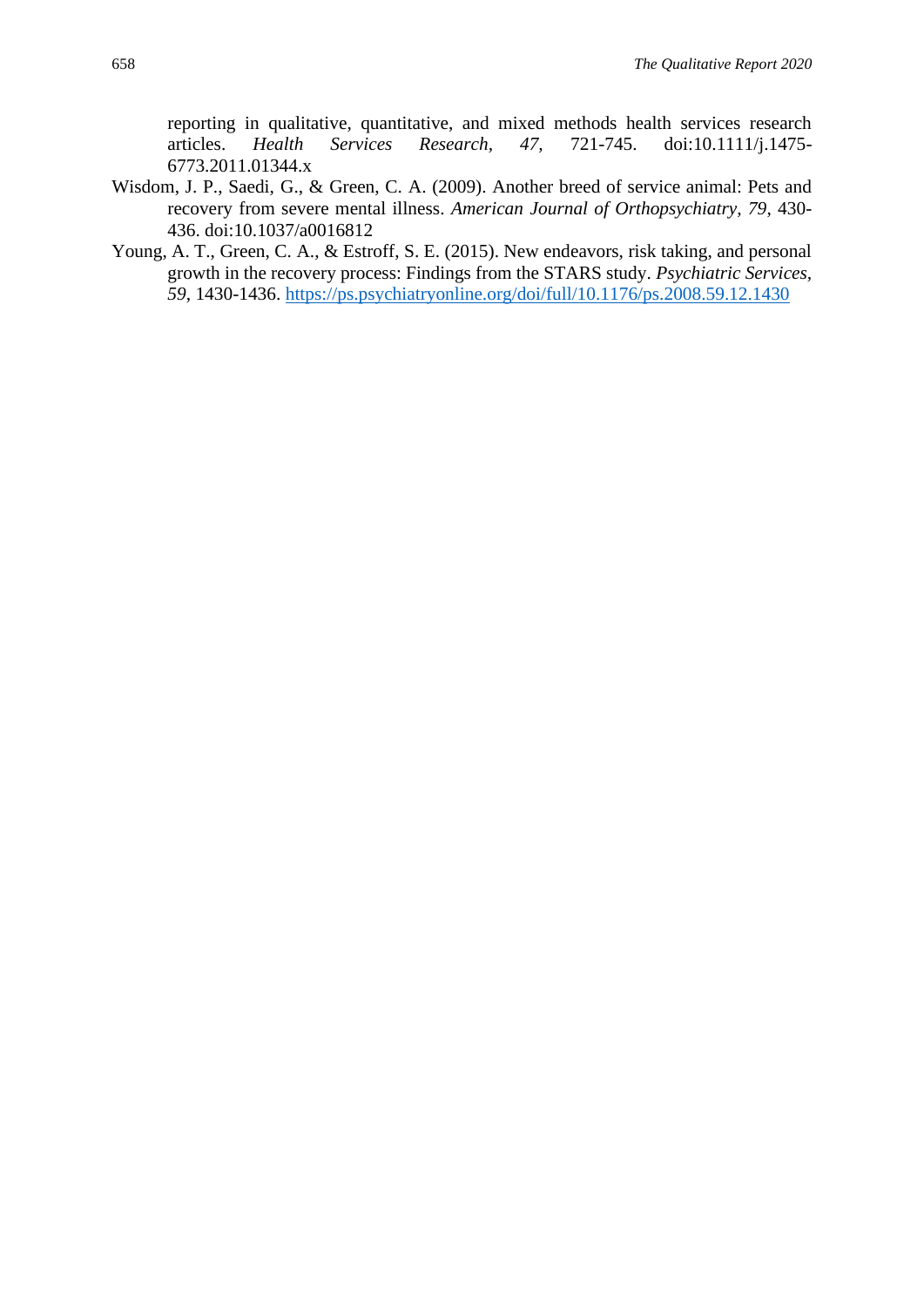## **Appendix**

## **Table 1. Mixed Methods Study "Pragmatic" Project Management Framework**

| $(1)$ PLAN   | Objective     | Build a collaborative strategy to design a mixed methods                                                                                                                                                                                                                                                                                                                                                                                                                                                                                                                                                                                                                                                                                                                 |
|--------------|---------------|--------------------------------------------------------------------------------------------------------------------------------------------------------------------------------------------------------------------------------------------------------------------------------------------------------------------------------------------------------------------------------------------------------------------------------------------------------------------------------------------------------------------------------------------------------------------------------------------------------------------------------------------------------------------------------------------------------------------------------------------------------------------------|
|              |               | project that includes dissemination plans. Obtain and                                                                                                                                                                                                                                                                                                                                                                                                                                                                                                                                                                                                                                                                                                                    |
|              |               | protect adequate resources to execute the project.                                                                                                                                                                                                                                                                                                                                                                                                                                                                                                                                                                                                                                                                                                                       |
|              | <b>Action</b> | Build collaborative and interdisciplinary study team with<br>$\bullet$<br>diverse experience and expertise<br>Identify and draw upon knowledge base<br>$\circ$<br>Identify and build in study team member interests<br>$\circ$<br>Identify clear roles and responsibilities<br>$\circ$<br>Secure appropriate resources and funding to execute the<br>٠<br>study<br>Include realistic effort based on team capacity<br>$\circ$<br><b>Plan Manuscripts</b><br>$\bullet$<br>Identify key audiences, including non-academic and<br>$\circ$<br>funders<br>Anticipate highest impact for potential findings<br>$\circ$<br>Satisfy publication needs and interests of each team<br>$\circ$                                                                                      |
|              |               | member                                                                                                                                                                                                                                                                                                                                                                                                                                                                                                                                                                                                                                                                                                                                                                   |
|              |               | Make this step team-based and participatory<br>O<br>Include an initial manuscript plan in proposal                                                                                                                                                                                                                                                                                                                                                                                                                                                                                                                                                                                                                                                                       |
|              |               | $\circ$                                                                                                                                                                                                                                                                                                                                                                                                                                                                                                                                                                                                                                                                                                                                                                  |
| (2) ORGANIZE | Objective     | Schedule research and publication tasks for project                                                                                                                                                                                                                                                                                                                                                                                                                                                                                                                                                                                                                                                                                                                      |
|              |               | completion feasible within the timeframe, coordinated with                                                                                                                                                                                                                                                                                                                                                                                                                                                                                                                                                                                                                                                                                                               |
|              |               | study goals, and sequenced appropriately.                                                                                                                                                                                                                                                                                                                                                                                                                                                                                                                                                                                                                                                                                                                                |
|              | <b>Action</b> | Create a project plan and schedule with timelines for the<br>$\bullet$<br>study<br>Observe resource realities; review and adjust as needed<br>$\circ$<br>Use visual planning tools (e.g., Gantt Charts)<br>O<br><b>Organize Manuscripts</b><br>Use planning tools (e.g., Gantt Charts) to list<br>$\circ$<br>manuscripts, responsibilities and timelines<br>Identify sequencing (if paper 1 leads to paper 2)<br>O<br>Discuss and decide authorship (early and often)<br>O<br>Clarify roles and responsibilities; attempt to distribute<br>$\circ$<br>leadership and contributing roles as appropriate<br>Integrate manuscript production in overall project plan<br>$\circ$<br>timeline<br>Continue to develop a collaborative, team-oriented<br>$\circ$<br>environment |
| (3) REVIEW   | Objective     | Manage data collection and monitor the timeline and tasks                                                                                                                                                                                                                                                                                                                                                                                                                                                                                                                                                                                                                                                                                                                |
|              |               | to maintain or adjust the planned schedule.                                                                                                                                                                                                                                                                                                                                                                                                                                                                                                                                                                                                                                                                                                                              |
|              | <b>Action</b> | Review and Revise Plans and Timelines<br>$\bullet$<br>Assess anticipated time and effort and revise as needed<br>$\circ$<br>Review initial data<br>$\circ$<br>Hold regular project meetings<br>O<br><b>Review Manuscript Plans</b><br>٠<br>Align study tasks and publication outputs throughout<br>$\circ$<br>study<br>Revise Gantt Charts, viewing them as 'living<br>O<br>documents'                                                                                                                                                                                                                                                                                                                                                                                   |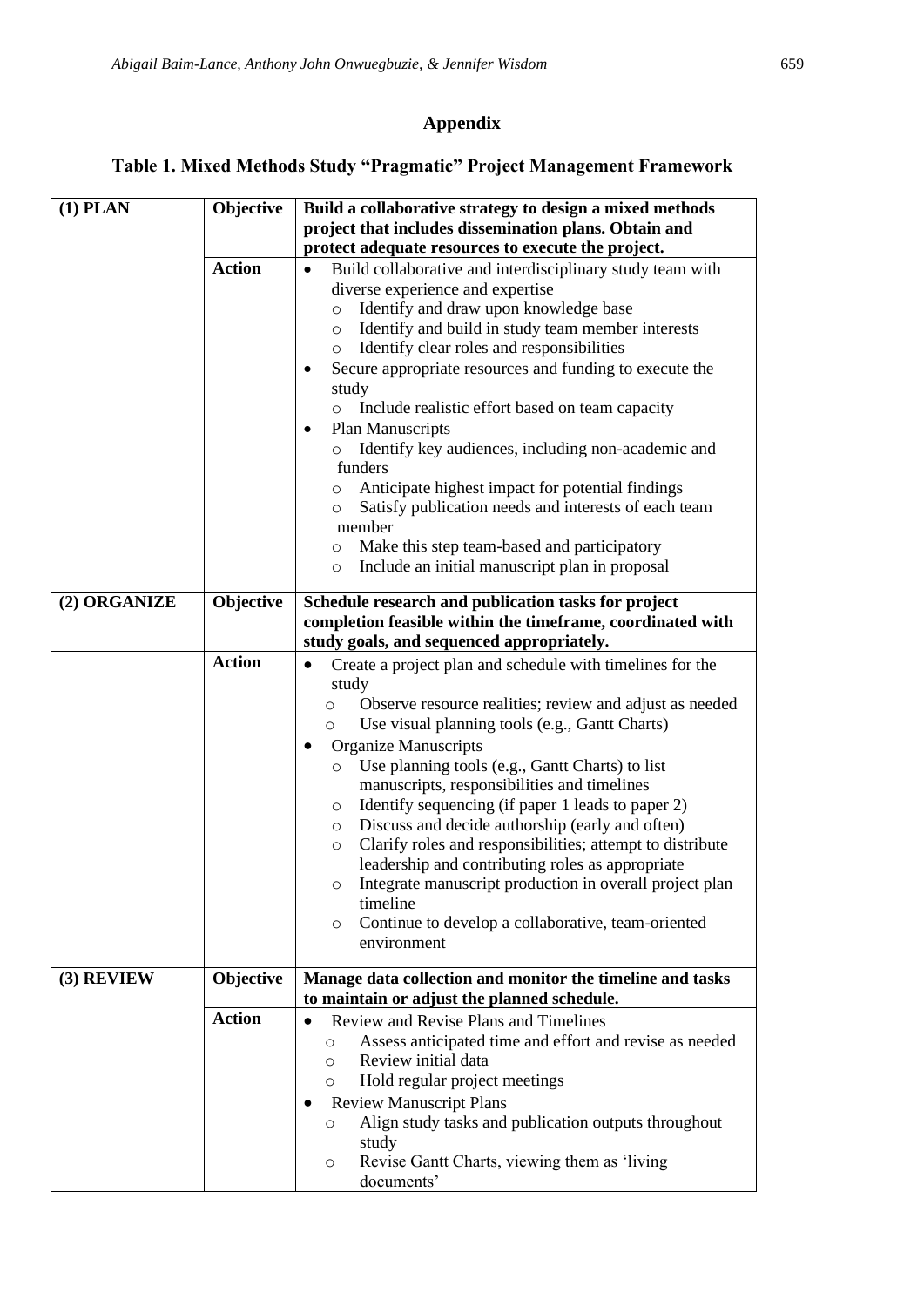|                    |                | Identify, document, review, and revise new manuscript<br>O         |
|--------------------|----------------|--------------------------------------------------------------------|
|                    |                | ideas                                                              |
|                    |                | Use team meetings to review and reflect<br>O                       |
|                    |                | Continue to review and clarify authorship, roles and<br>$\circ$    |
|                    |                | responsibilities                                                   |
|                    |                | Some initial writing may be occurring<br>$\circ$                   |
| (4)                | Objective      | <b>Ensure consistent communication regarding analysis</b>          |
|                    |                | progress and how interpretation influences team members'           |
| <b>COORDINATE</b>  |                | writing tasks individuals and collectively. A focal point is       |
|                    |                | building integrated (quantitative plus qualitative) analyses       |
|                    |                | and mapping out papers.                                            |
|                    | <b>Actions</b> | Build Mixed Methods Analyses with Study Team<br>$\bullet$          |
|                    |                | o Devote adequate time to constructively building                  |
|                    |                | integrated analyses                                                |
|                    |                | o Hold group and individual meetings to check-in about             |
|                    |                | issues and concerns arising during study implementation            |
|                    |                | o Create and implement tools (e.g., concept mapping,               |
|                    |                | visual displays) to organize difficult concepts and                |
|                    |                | recognize connections between ideas                                |
|                    |                | Engage non-research stakeholders in analysis<br>$\circ$            |
|                    |                |                                                                    |
|                    |                | <b>Map Manuscripts</b>                                             |
|                    |                | o Apply mapping tools to illuminate connections across all         |
|                    |                | papers and expand manuscript areas                                 |
|                    |                | o Review timelines, workplans, and task distribution with          |
|                    |                | increasing focus on dissemination activities                       |
|                    |                | o Make time to build manuscripts as pertains to emergent           |
|                    |                | manuscripts                                                        |
| (5)                | Objective      | Write intensively. Continue refining publication plans, with       |
| <b>DISSEMINATE</b> | <b>Action</b>  | an emphasis on dissemination activities.                           |
|                    |                | Establish a Dedicated Dissemination Period in Initial<br>$\bullet$ |
|                    |                | Proposal, Reviewed periodically                                    |
|                    |                | <b>Produce Manuscripts</b>                                         |
|                    |                | Maintain team enthusiasm by preparing them for the<br>$\circ$      |
|                    |                | writing phase                                                      |
|                    |                | Distribute responsibilities related to products<br>O               |
|                    |                | Review timelines and authorship for each paper<br>O                |
|                    |                | Review overall publication plan using mapping tools<br>O           |
|                    |                | Draft paper proposals using a proposal template and<br>$\circ$     |
|                    |                | review as a team                                                   |
|                    |                | Bring in new authors as needed and specific data access<br>O       |
|                    |                | procedures                                                         |
|                    |                | Review and revise papers as a team<br>$\circ$                      |
|                    |                | Establish a journal submissions procedure that includes<br>O       |
|                    |                | contingencies                                                      |
|                    |                | Work with funders and other stakeholders to identify<br>O          |
|                    |                | additional dissemination activities (e.g., toolkits and            |
|                    |                | best-practice guides, conference presentations, webinars)          |
|                    |                | Celebrate wins as a team!<br>O                                     |